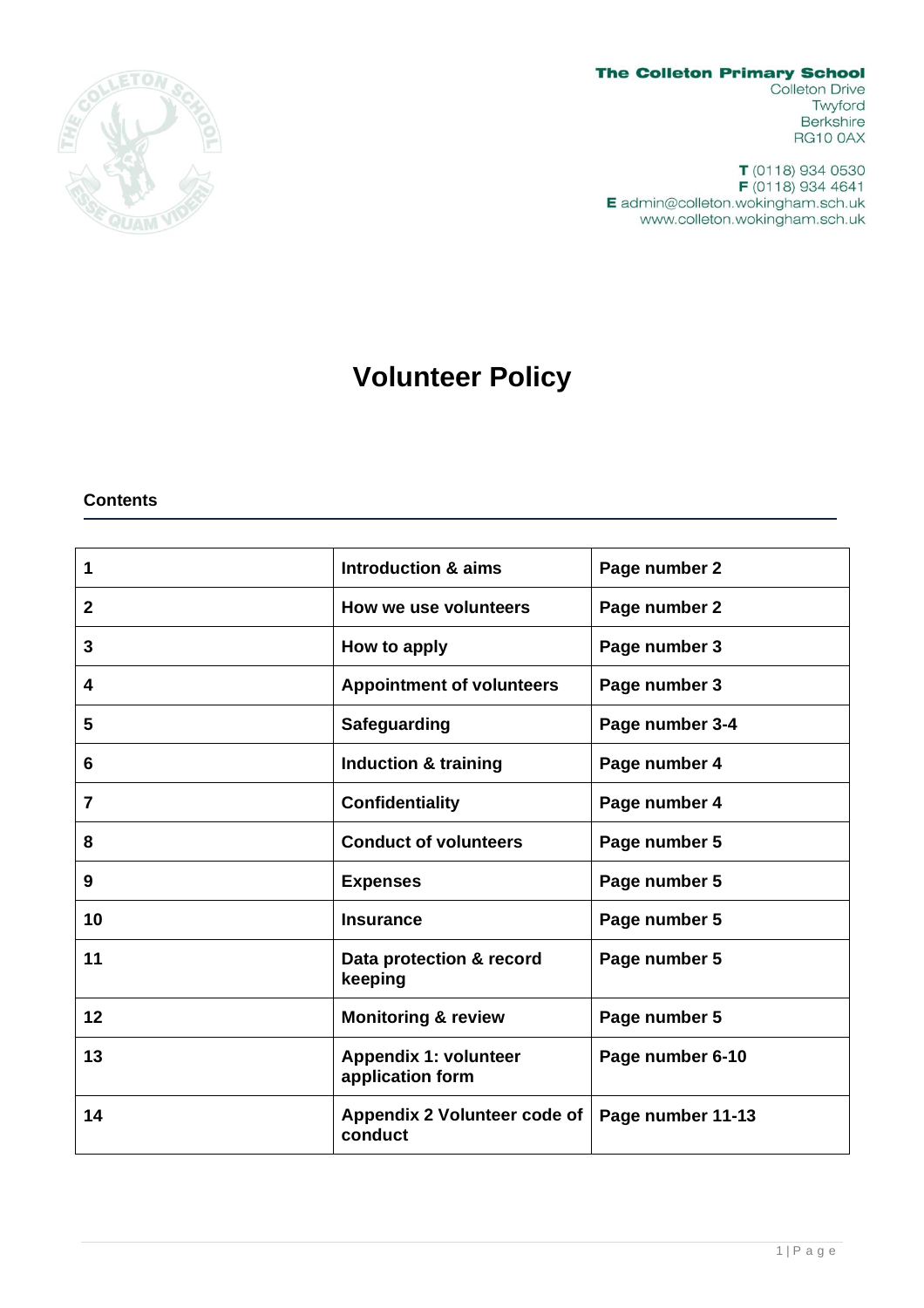### **1. Introduction and Aims**

The Colleton Primary School recognises the immense benefits that volunteers bring to the organisation, and the bridges that they build between the school and the local community. In return, the school hopes to give its volunteers an opportunity to exercise their skills in a different environment and to undertake new experiences.

The school tries to offer a range of volunteering opportunities and, in accordance with its equal opportunities and diversity policies, to ensure that the opportunity to volunteer is widely available.

We believe that volunteers provide a valuable contribution to the school's work, and that they enrich the school through the breadth of their knowledge and experience.

We are committed to using volunteers in a way that supports the school's strategic aims and vision, as well as its development plan.

The aim of The Colleton Primary school volunteer policy is to:

- Encourage the wider community to engage with the school, thereby enhancing the curriculum, raising achievement and promoting community cohesion
- Ensure that volunteers support the school's vision and values, and adhere to our policies
- Provide staff, volunteers and parents with clear expectations and guidelines
- Set a clear, fair process for recruiting and managing volunteers

This policy has been developed in line with the Department for Education's statutory safeguarding guidance, [Keeping Children Safe in Education.](https://www.gov.uk/government/publications/keeping-children-safe-in-education--2)

### **2. How we use volunteers**

A volunteer is not an employee and will not have a contract of employment with the school. The school will agree a role with the volunteer and there will be an expectation that the volunteer will meet the role's requirements and that the school will provide work for the volunteer. However, the volunteer is free to refuse to fulfil the role and the school is not bound to provide the work. It is also expected that both the school and the volunteer will give as much notice as possible if unable to meet these expectations.

At The Colleton volunteers may:

- Hear children read
- Accompany school visits
- Work with individual children
- Work with small groups of children
- Support specific curriculum areas, such as forest school, computing or art
- Preparing resources

This isn't an exhaustive list.

Volunteers may be:

• Members of the governing board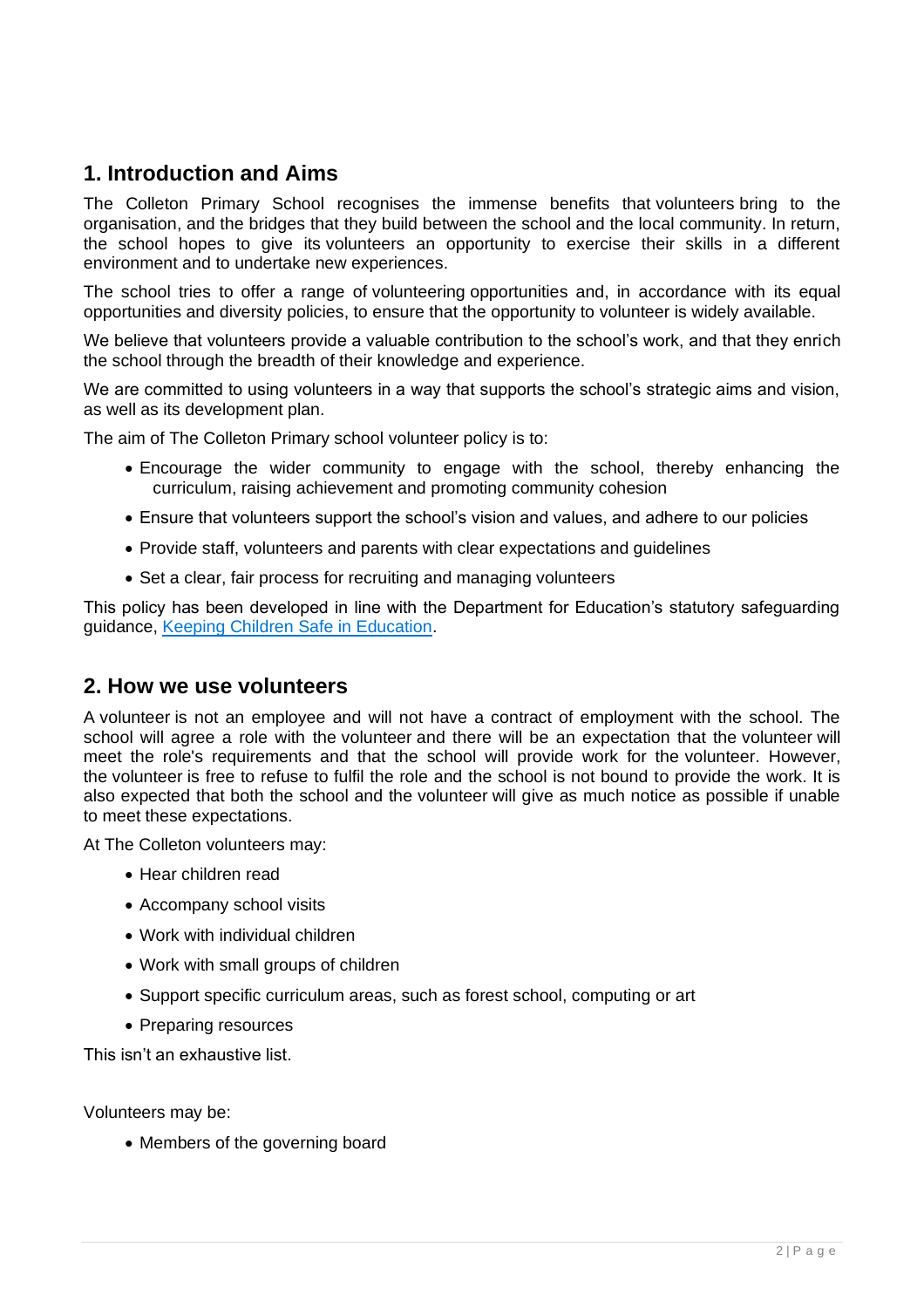- Family members
- Former pupils
- Students on work experience
- Local residents
- Friends of the school/members of the CPTA
- Local clergy or members of the congregation

This is not an exhaustive list.

Members of the governing board working at the school in their capacity as governors (for instance, conducting school monitoring visits or attending meetings), are not covered by this policy. They are covered by our governor code of conduct.

### **3. How to apply to volunteer**

Volunteers can apply in the following way:

- By emailing the school office at admin@colleton.wokingham.sch.uk
- Approaching senior leaders, class teachers or heads of department
- Completing an application form (see appendix 1)

# **4. Appointment of volunteers**

Volunteers are appointed by the Headteacher or Deputy Head after a meeting with the volunteer to discuss their preferences i.e reading, small groups, which team etc.

All appointments are conditional upon the completion of an enhanced DBS check and other appropriate safeguarding and recruitment checks, and relevant training.

The headteacher reserves the right to terminate a placement at any time.

The school will ask for written confirmation that enhanced DBS checks have been carried out before a volunteer is allowed to start work at the school.

# **5. Safeguarding**

Safeguarding our pupils is of paramount importance, and our volunteers must share our commitment to child protection.

To ensure we're upholding our responsibility to keep our pupils safe, we will conduct enhanced DBS checks on volunteers who:

- Work one-to-one with pupils unsupervised
- Work with groups of pupils unsupervised
- Supervise or accompany groups of pupils on school trips
- Consider the results of any DBS checks that return with unspent and spent listed convictions, and assess these on a case-by-case basis, with regard given to the nature of the conviction and the nature of the work the volunteer will be involved in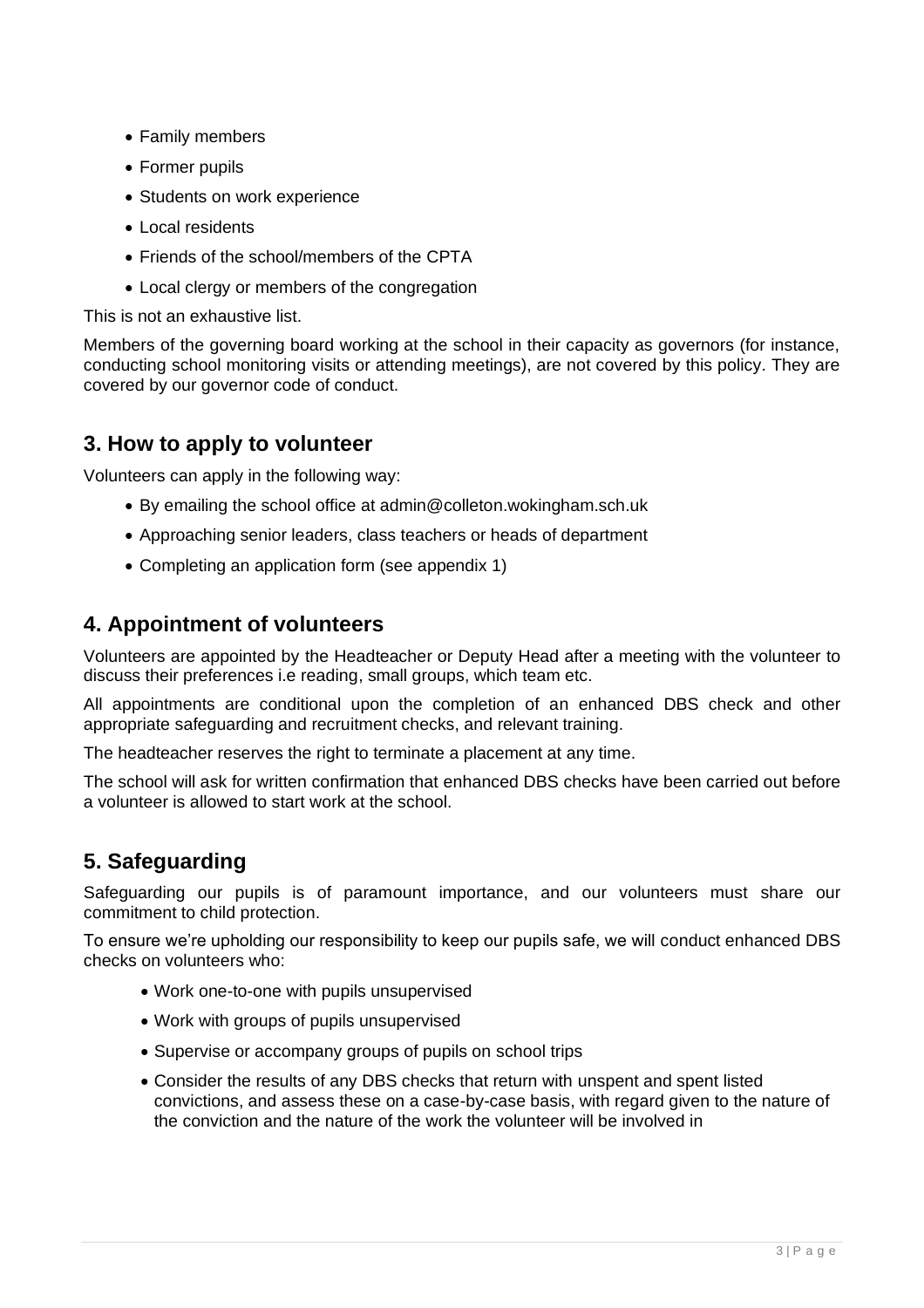- Provide safeguarding information to all volunteers **prior** to them beginning work at the school, including ensuring that they have read and understood part 1 of Keeping Children Safe in Education
- Require volunteers to agree and adhere to our code of conduct and to read, and adhere to, the school's policies on:
	- Child protection and safeguarding
	- Use of mobile phones
	- ICT and internet acceptable use
	- Online safety
	- **Behaviour**
	- Health and Safety
	- Whistleblowing
- Ensure that volunteers without an enhanced DBS check are always supervised, and are never left alone with pupils
- Conduct a risk assessment to determine whether a volunteer who isn't working in regulated activity needs an enhanced DBS check. The risk assessment will consider:
	- The nature of the work they will be doing
	- What we know about them
	- References from employers or other voluntary roles
	- Whether the role is eligible for an enhanced DBS check

### **6. Induction and training**

Volunteers must complete appropriate training prior to beginning work at the school.

Training requirements will be determined by the Headteacher, or the appropriate member of staff.

**All volunteers** must be given safeguarding information. Other training requirements will be based on the nature of the work the volunteer will be doing.

# **7. Confidentiality**

Information about pupils, families and staff is confidential. Volunteers are not permitted to discuss issues related to pupils, families or staff with those outside of the organisation.

If volunteers have concerns, they should raise these with the appropriate member of staff. They shouldn't discuss them with pupils or parents.

This doesn't prevent volunteers from adhering to the school's safeguarding policy (with regard to reporting safeguarding concerns or disclosures).

If concerns relate to safeguarding, volunteers must follow the guidance in our child protection and safeguarding policy, and inform the designated safeguarding lead.

If concerns are related to whistleblowing, volunteers must follow the guidance in our whistleblowing policy.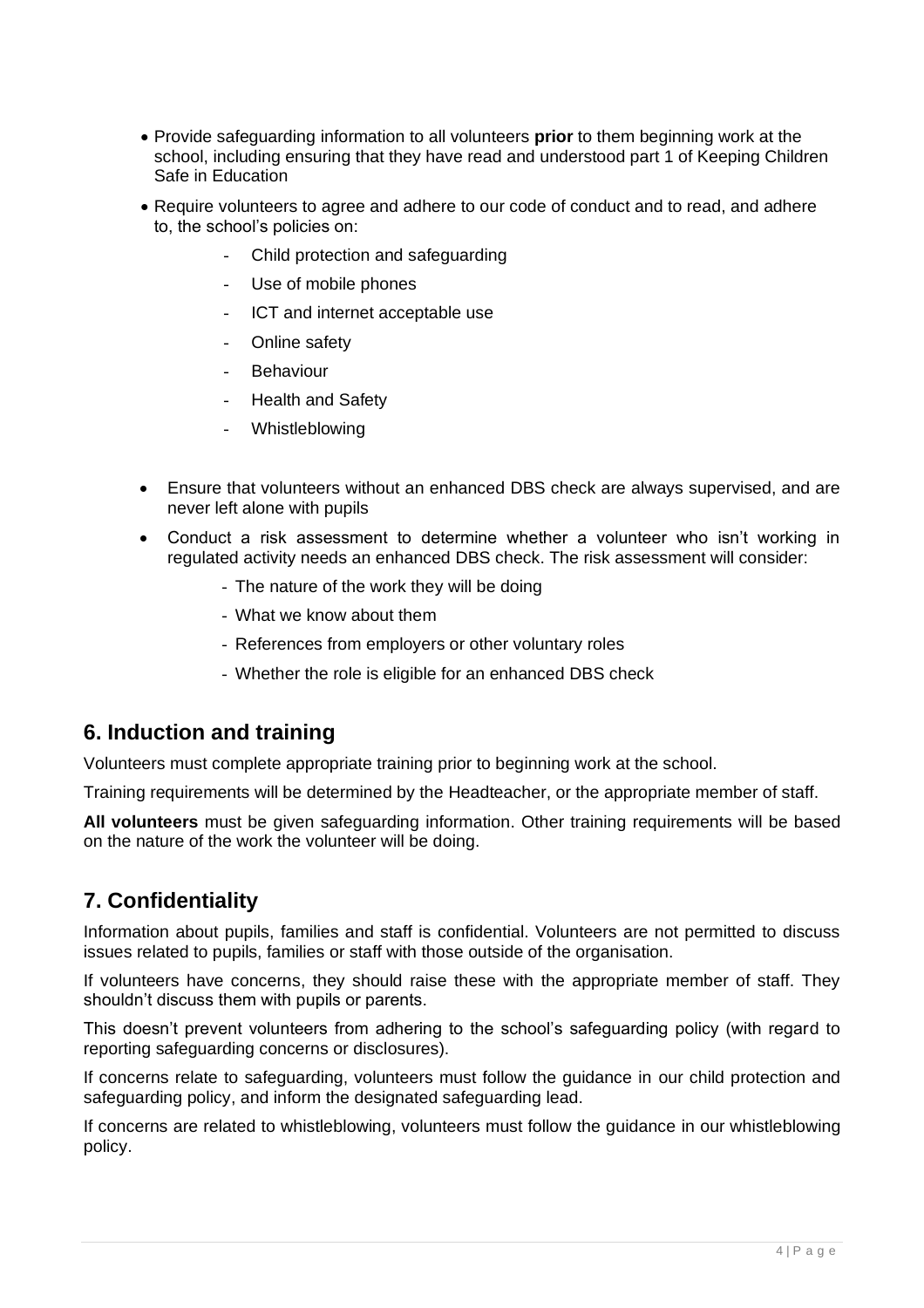# **8. Conduct of volunteers**

Volunteers are expected to comply with all the school's policies and procedures while they are on its premises or undertaking any of their volunteering duties. Their induction will include an explanation of these policies and procedures.

# **9. Expenses**

Volunteers are unpaid.

# **10. Insurance**

The school's insurance policy covers volunteers in the event of an accident or emergency.

# **11. Data protection and record keeping**

Our privacy notice explains what information we collect about volunteers and why we collect it.

We will retain records relating to volunteers in line with our records retention schedule.

# **12. Monitoring and review**

This policy has been approved by the Full Governing Body who have delegated the responsibility of reviewing the policy in future to the Staff & Finance Committee. The policy will be reviewed biennially.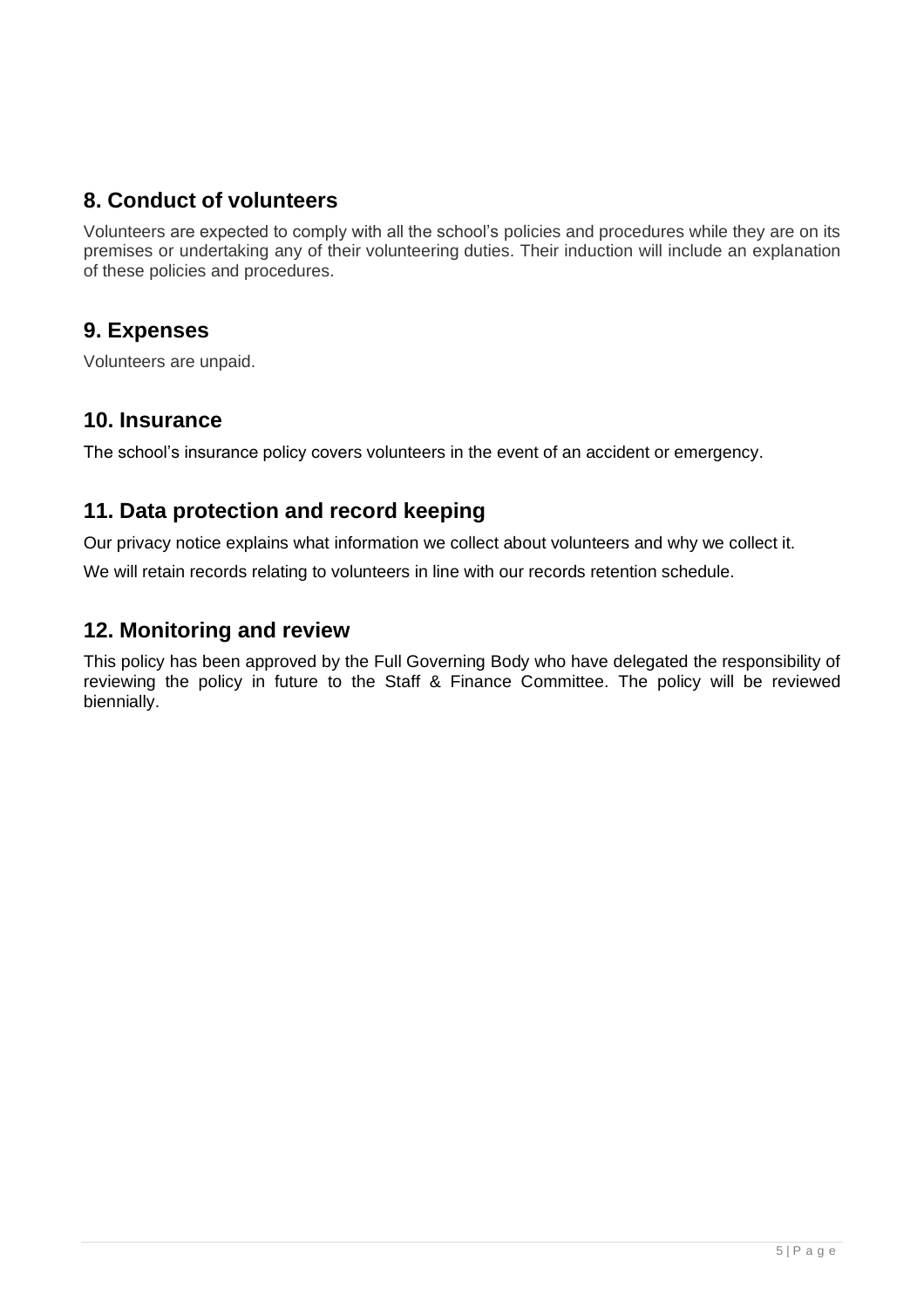**Appendix 1: Volunteer Application Form**

#### **Volunteer Form**

Please complete the form in full.

Please note that the school may not be able to accommodate all preferences.

#### **Data protection notice**

Throughout this form, we ask for some personal data about you. We'll only use this data in line with data protection legislation and process your data for one or more of the following reasons permitted in law:

- You've given us your consent
- We must process it to comply with our legal obligations

You'll find more information on how we use your personal data in our privacy notice on our website.

| <b>Personal details</b>                                  |  |
|----------------------------------------------------------|--|
| Name:                                                    |  |
| Date of birth:                                           |  |
| Gender:                                                  |  |
| Telephone number:                                        |  |
| <b>Email address:</b>                                    |  |
| Home address:                                            |  |
| Name and number of<br>contact in case of an<br>emergency |  |

#### **Disclosure and Barring Service (DBS) information**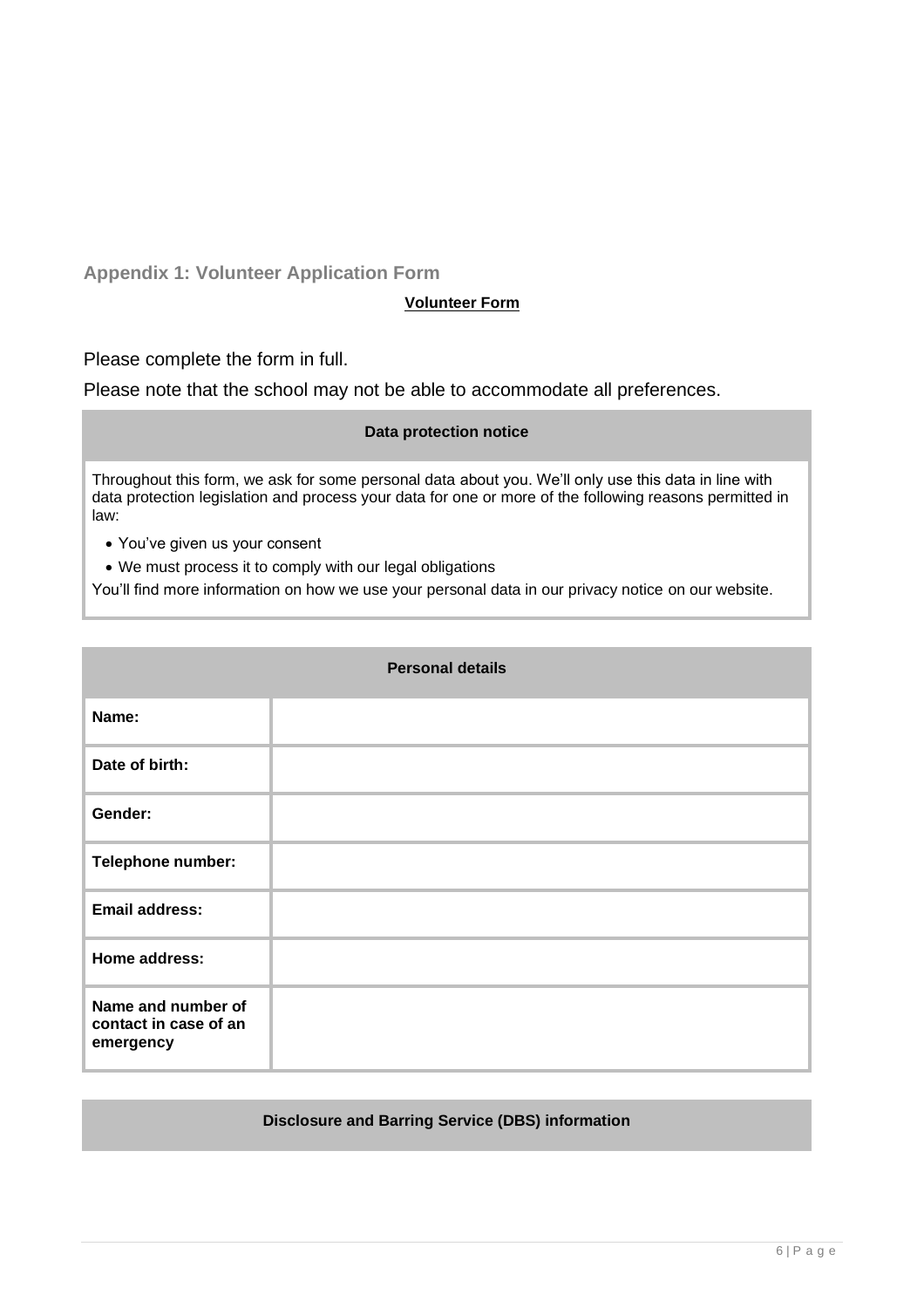The Colleton Primary School is legally obligated to process an enhanced Disclosure and Barring Service (DBS) check before making appointments to relevant posts.

The enhanced DBS check will reveal both spent and unspent convictions, cautions, reprimands and final warnings, and any other information held by local police that's considered relevant to the role. Any information that is "protected" under the Rehabilitation of Offenders Act 1974 (Exceptions) Order 1975 will not appear on a DBS certificate.

Volunteers working in regulated activity will also require a barred list check.

Any data processed as part of the DBS check will be processed in accordance with data protection regulations and The Colleton Primary School privacy notice.

| Do you have a DBS<br>check? (please circle)                   | Yes/No                                                   |
|---------------------------------------------------------------|----------------------------------------------------------|
| If yes, what type of<br>check do you have?<br>(please circle) | Enhanced DBS / Enhanced DBS with barred list information |
| Date of check:                                                |                                                          |
| Certificate number:                                           |                                                          |

| <b>Availability</b>                |                                       |                |           |                 |        |
|------------------------------------|---------------------------------------|----------------|-----------|-----------------|--------|
|                                    | <b>Monday</b>                         | <b>Tuesday</b> | Wednesday | <b>Thursday</b> | Friday |
| AM                                 |                                       |                |           |                 |        |
| <b>PM</b>                          |                                       |                |           |                 |        |
| <b>Before school</b>               |                                       |                |           |                 |        |
| After school                       |                                       |                |           |                 |        |
| <b>Lunchtimes</b>                  |                                       |                |           |                 |        |
| volunteer?                         | How many hours per week/month can you |                |           |                 |        |
| Can you commit to at least 1 term? |                                       |                |           |                 |        |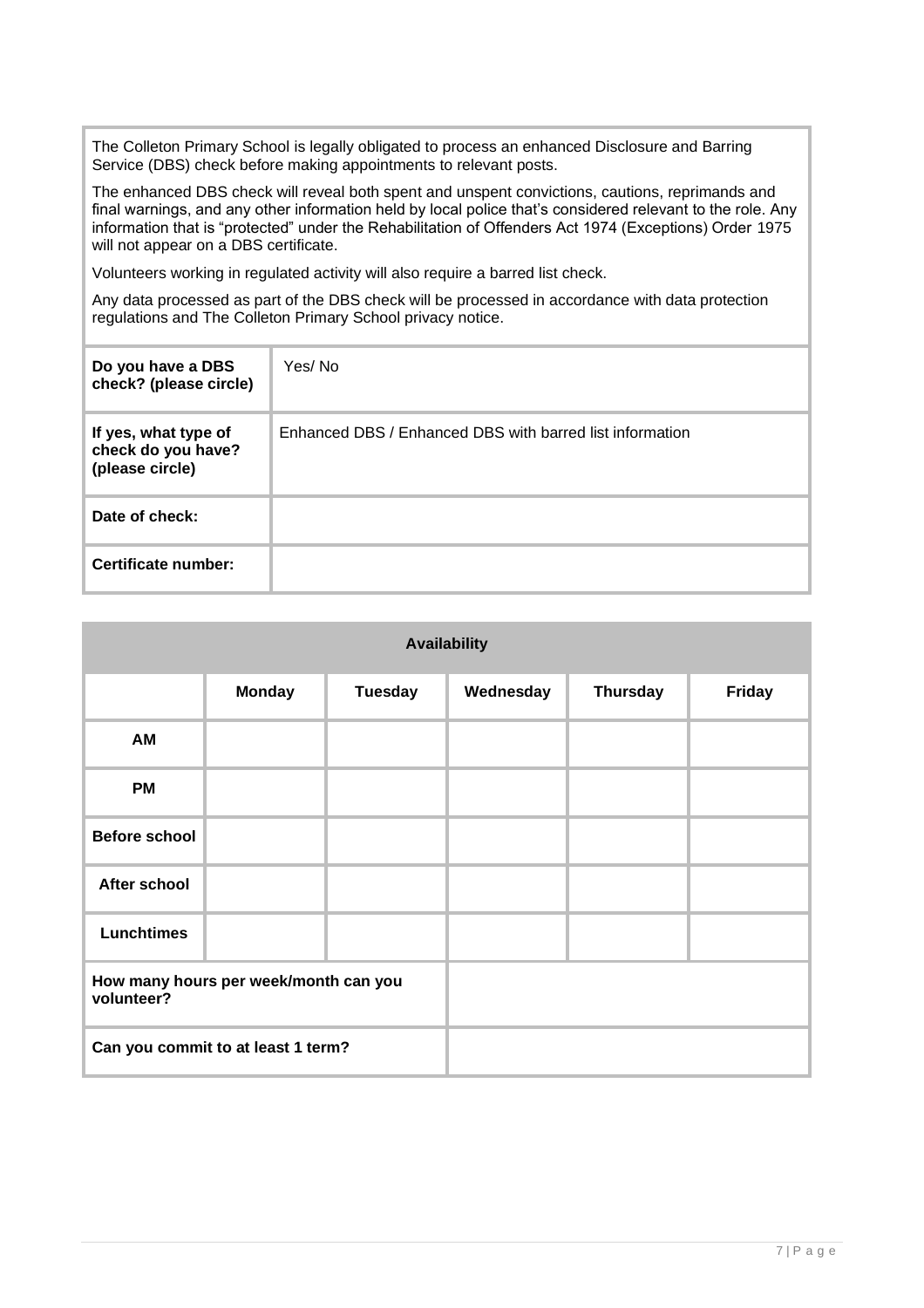| <b>Experience and qualifications</b>                                                                                                                                   |
|------------------------------------------------------------------------------------------------------------------------------------------------------------------------|
| Do you have experience working as a volunteer, especially with children? If yes, please include<br>details in the box below.                                           |
|                                                                                                                                                                        |
|                                                                                                                                                                        |
|                                                                                                                                                                        |
| Why would you like to volunteer at The Colleton Primary School                                                                                                         |
|                                                                                                                                                                        |
|                                                                                                                                                                        |
|                                                                                                                                                                        |
|                                                                                                                                                                        |
|                                                                                                                                                                        |
| Do you have any particular skills, employment experience or hobbies you would like to share<br>with the school? (For example, languages spoken, sports, scouting, etc) |
|                                                                                                                                                                        |
|                                                                                                                                                                        |
|                                                                                                                                                                        |
|                                                                                                                                                                        |
|                                                                                                                                                                        |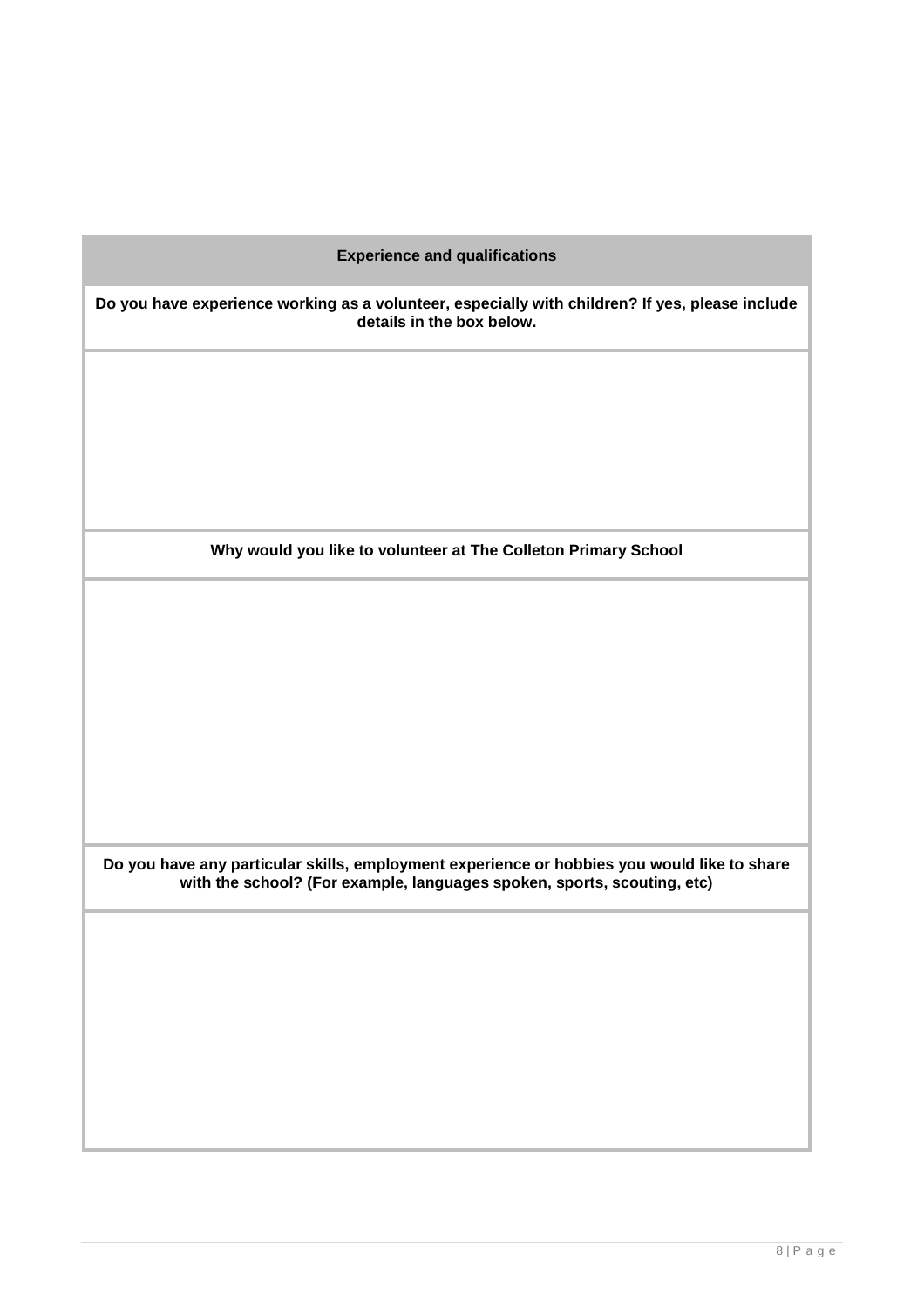# **Do you have any relevant qualifications?**

|                                                               | <b>Preferences</b> |
|---------------------------------------------------------------|--------------------|
| What age group would you prefer to work with?                 |                    |
| Would you prefer to work one-on-one or with a<br>small group? |                    |

| <b>References</b>                                                                                                                                                                                    |                             |
|------------------------------------------------------------------------------------------------------------------------------------------------------------------------------------------------------|-----------------------------|
| Your placement as a volunteer may be subject to satisfactory references. Please give the details<br>of two referees who can comment on your suitability (e.g. employers, colleagues, teachers, etc). |                             |
| Name:                                                                                                                                                                                                | Name:                       |
| <b>Relationship to you:</b>                                                                                                                                                                          | <b>Relationship to you:</b> |
| Address:                                                                                                                                                                                             | <b>Address:</b>             |
| Telephone number:                                                                                                                                                                                    | Telephone number:           |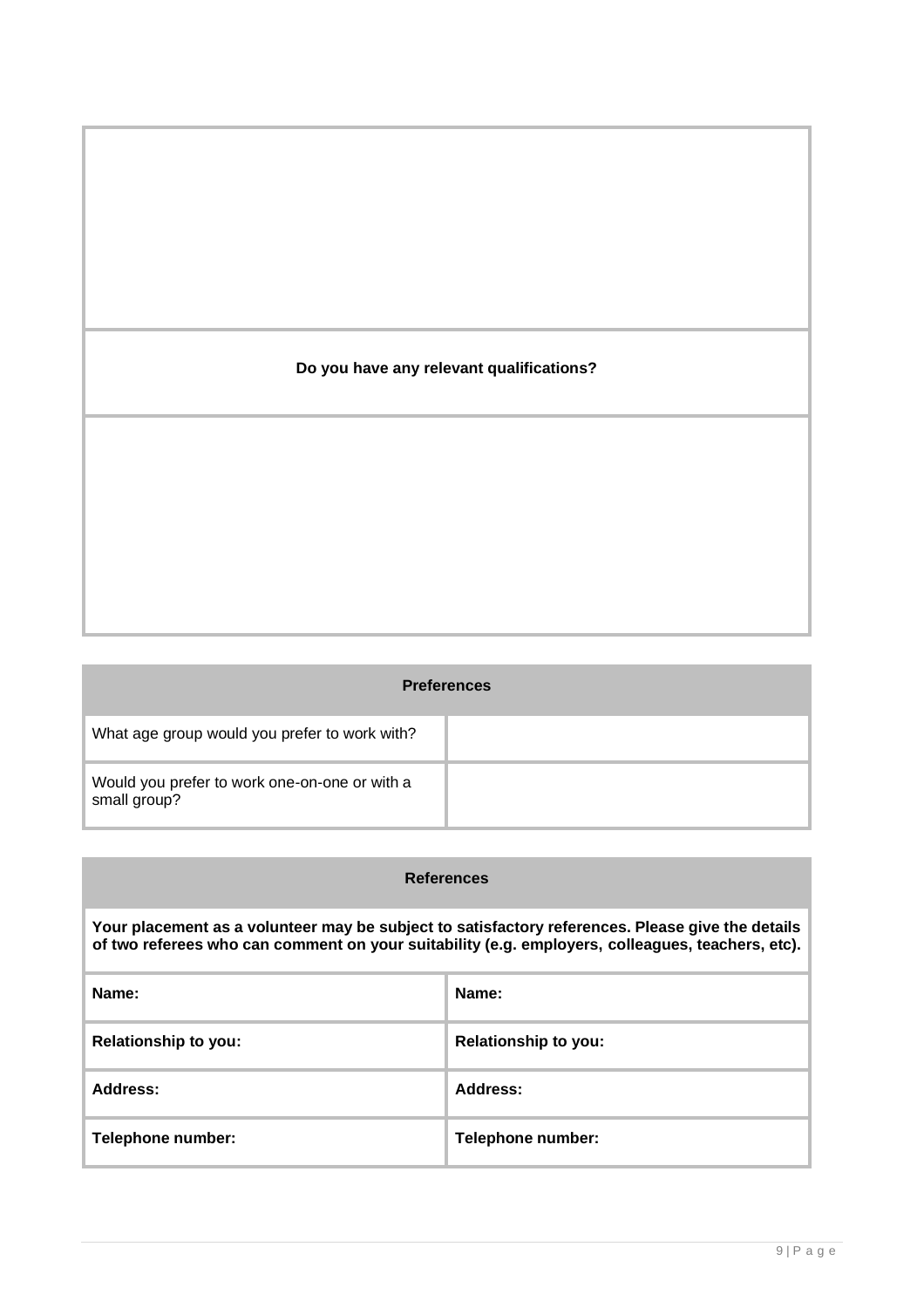| <b>Email address:</b> | <b>Email address:</b> |
|-----------------------|-----------------------|
|                       |                       |

#### **Disability and accessibility**

The Colleton Primary School is committed to ensuring that applicants with disabilities or impairments receive equal opportunities and treatment.

If you have a disability or impairment, and would like us to make adjustments or arrangements to assist you, please state the arrangements you require: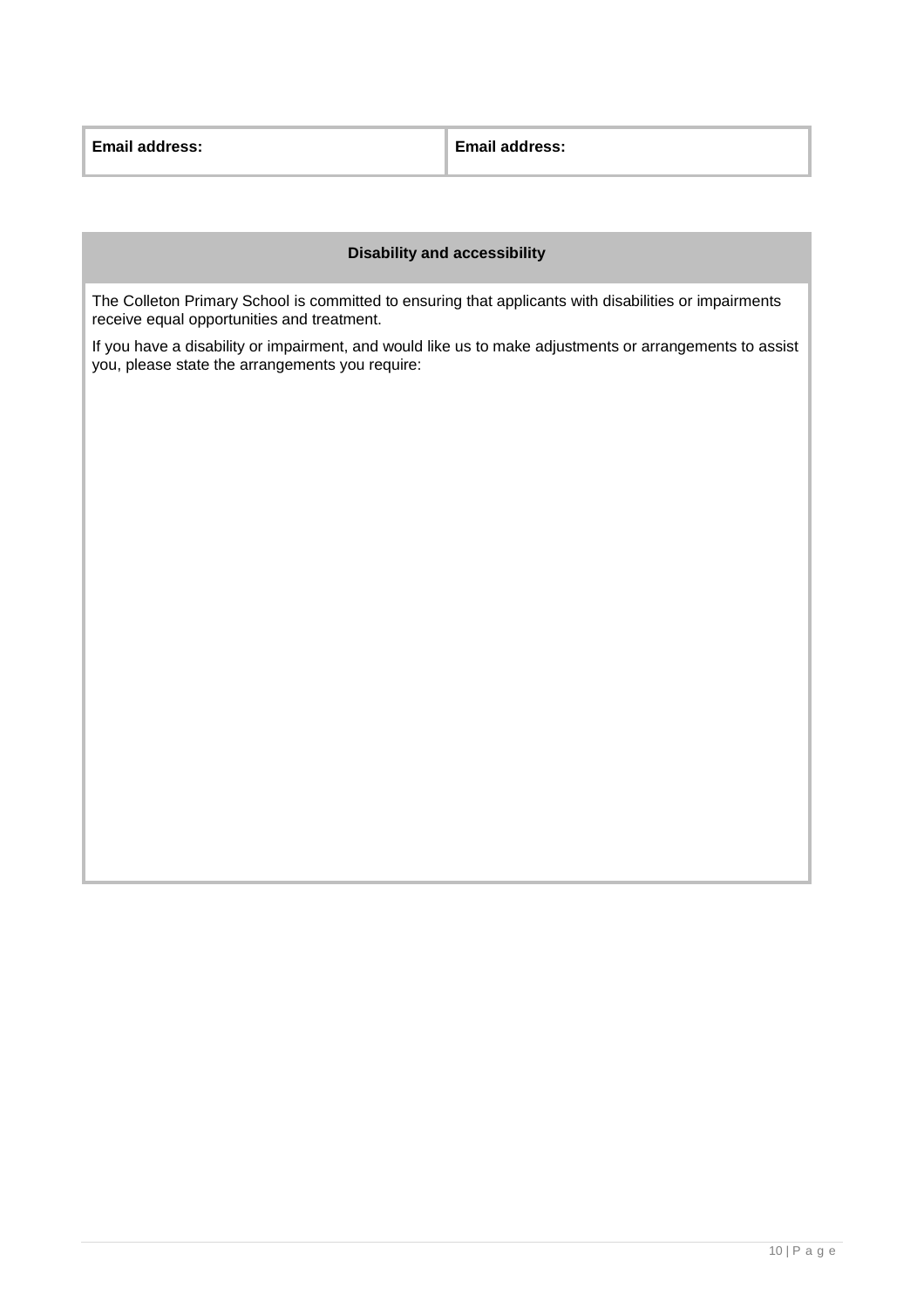**Appendix 2: Code of conduct for volunteers**

# **Code of conduct for volunteers**

By signing this form, volunteers agree to the following:

#### **1. School rules and policies**

Volunteers will follow all school rules and policies, copies of the school policies are available online or from the school office, including those on:

- a. Child protection & safeguarding
- b. ICT and internet acceptable use
- c. Online safety
- d. Mobile phones / Cameras

Mobile phones must be turned off in school or on trips (unless an emergency). Please use the school office area or staffroom should you wish to make a call on your phone whilst in school.

#### **No personal cameras or taking of pictures allowed in school or on trips.**

- e. Data protection
- f. Health and safety
- g. Equality
- h. Whistleblowing
- i. Behaviour
- j. Professional conduct
	- a. Volunteers must accept and follow instructions provided by supervisors, and ask for guidance or clarification if required. Questions can be directed to the supervising member of staff, or a member of the office staff.
	- b. Behaviour management is the responsibility of school staff. If volunteers witness behaviour that is in breach of the school's behaviour policy, or are struggling to manage the behaviour of pupils with whom they're working, they should alert the class teacher immediately. Volunteers should not attempt to reprimand pupils or issue sanctions.
	- c. Volunteers must conduct themselves in a professional manner at all times. This includes:
		- i. Dressing in a way that is professional and appropriate to the work they are doing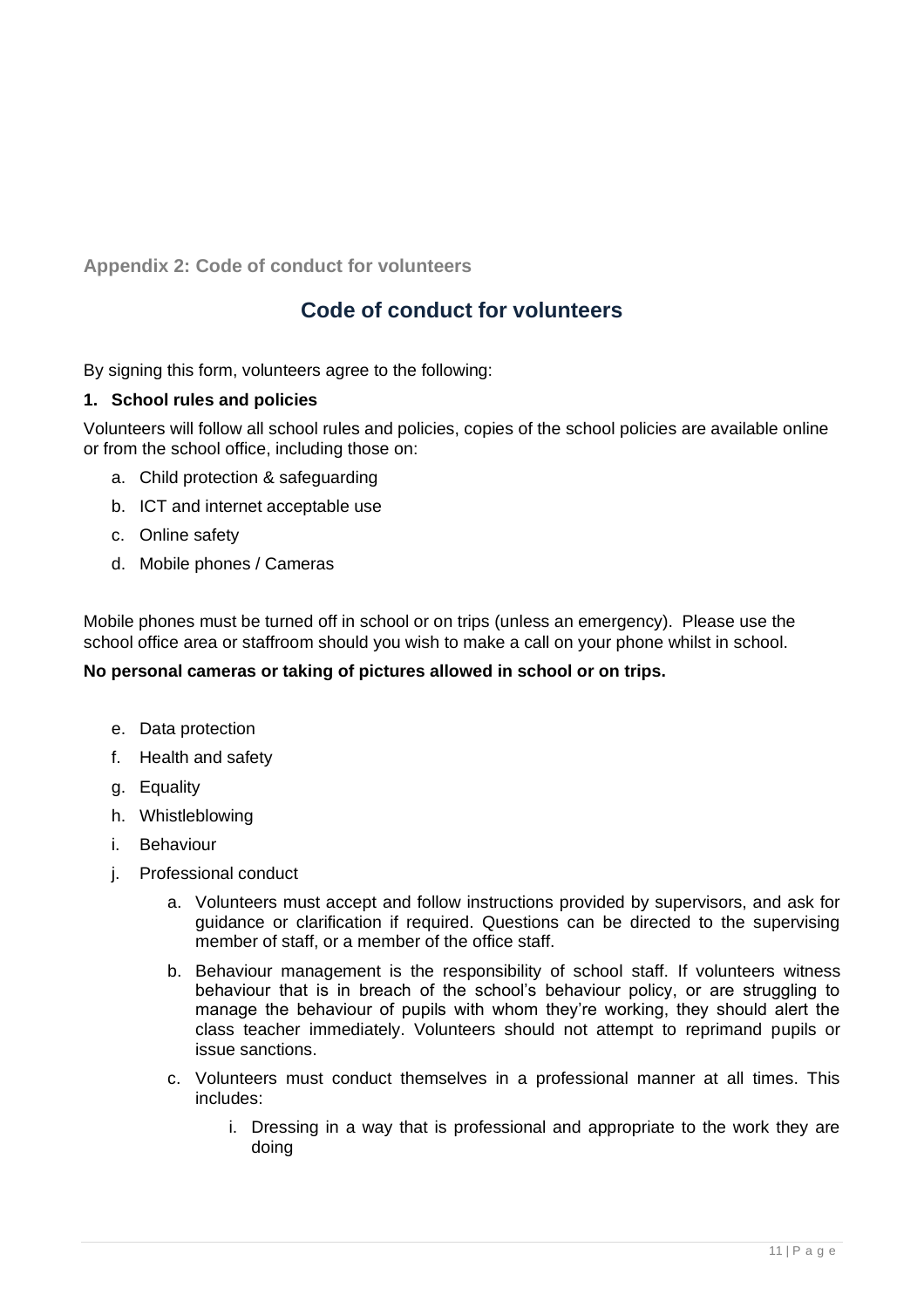- ii. Refraining from using inappropriate language
- iii. Setting an example for pupils by acting in a way that reflects the school's ethos and values
- iv. Behaving in a way that is appropriate for the role they are undertaking
- v. Ensuring that comments, including those made on social media, do not bring the school into disrepute
- d. Volunteers must not accept gifts from, or give gifts to, pupils. The exception is small tokens, such as those exchanged during the holidays or as a way of saying "thank you".
- e. Volunteers must not transport pupils in their own cars unless specific arrangements have been made with the school, and the pupil's parents have consented.
- f. Family volunteers with children at the school must not act in a way that favours their own child and should not approach their child unnecessarily during the school day (for instance, during break times). They may not use their time as a volunteer to discuss their child's education with school staff.
- g. If a volunteer is unable to come to school when they are expected/scheduled to be in, they must contact their supervisor or the school office as soon as possible. Inconsistent attendance may result in the placement being reviewed or terminated.

#### **k. Safeguarding**

- a. Volunteers must be familiar with, and adhere to, the school's safeguarding and child protection policy. Safeguarding training will be provided to all volunteers before they begin their placement.
- b. The physical and emotional welfare of the children is paramount. Everyone is expected to keep themselves and the children safe. If you see or hear anything that causes concern please report it immediately to a teacher or one of the safeguarding team –

Mrs Michelle Law – Headteacher

Mrs Vanessa Neale – Deputy Head

Mrs Gillian Trinh-Frost – MT Team Leader

Mrs Bryony Harding – Safeguarding governor

- c. Volunteers should refrain from physical contact with pupils, and should use their judgement to determine when physical contact is appropriate. If physical contact with pupils is required, volunteers should ask for a pupil's consent before touching them.
- d. Volunteers must not form personal relationships with pupils, either inside or outside of school, with whom they do not already have a personal relationship. This includes:
	- i. Exchanging contact information
	- ii. Making contact with pupils outside of school, including on social media
	- iii. Arranging to meet pupils outside of school
	- iv. Alerting the DSL if a pupil develops an infatuation with them